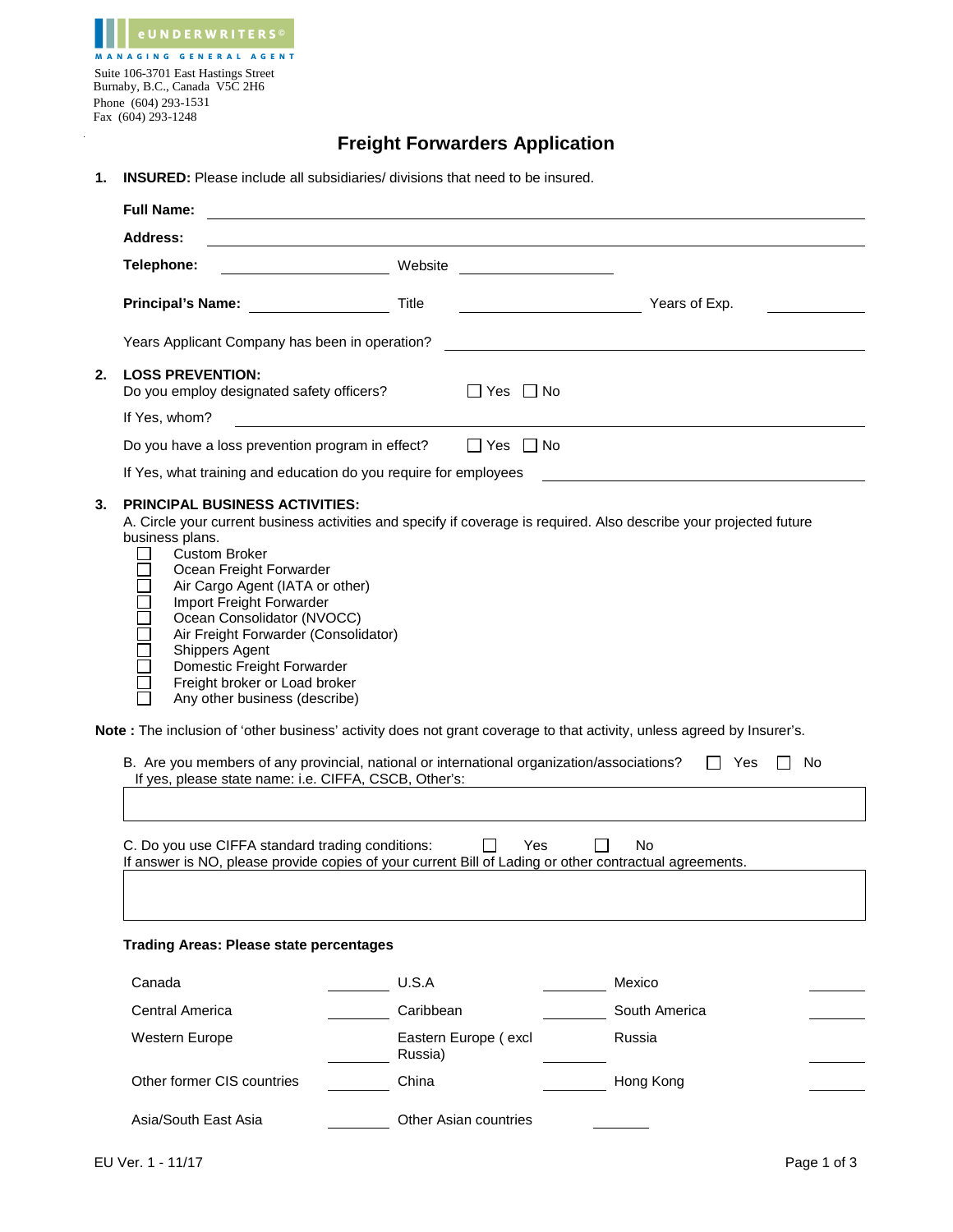|                                                                 | East/West/Central African<br>countries                                                                                                                          |  |  |  |  |  |  |
|-----------------------------------------------------------------|-----------------------------------------------------------------------------------------------------------------------------------------------------------------|--|--|--|--|--|--|
|                                                                 | Somalia                                                                                                                                                         |  |  |  |  |  |  |
|                                                                 | Middle East Countries excluding Israel, Iran, Iraq, Libya and Syria                                                                                             |  |  |  |  |  |  |
|                                                                 | All other Countries<br>Iran<br>Iraq                                                                                                                             |  |  |  |  |  |  |
| 4.                                                              | <b>PERCENTAGES MOVED:</b><br>As a principal: (i.e. NVOCC)<br>As an Agent/Consolidator<br>Co-Load with others                                                    |  |  |  |  |  |  |
| 5.                                                              | <b>TRAFFIC:</b><br>Sea: Percentage moved: Containerized<br>Break-bulk<br><b>Bulk</b>                                                                            |  |  |  |  |  |  |
|                                                                 | Do you consolidate containers?<br>Yes<br>No                                                                                                                     |  |  |  |  |  |  |
|                                                                 | Do you issue your own House Bill of Lading?<br>Yes<br>No<br>Please attach copy if yes                                                                           |  |  |  |  |  |  |
|                                                                 | Do you transship cargo?<br>Yes<br>No                                                                                                                            |  |  |  |  |  |  |
|                                                                 | Does your B/L show transshipment port?<br>Yes<br>No                                                                                                             |  |  |  |  |  |  |
|                                                                 | Door to Door<br>Port to Port<br>Is your B/L                                                                                                                     |  |  |  |  |  |  |
|                                                                 | Does Carrier issue B/L to you?<br>Door to Door<br>Port to Port<br>or                                                                                            |  |  |  |  |  |  |
|                                                                 | AIR:<br>Do you issue your own House Airway bill<br>$\mathsf{L}$<br>Yes (Attach copy)<br>No.                                                                     |  |  |  |  |  |  |
|                                                                 | $\Box$<br>Are you an IATA Agent?<br>Yes<br>No<br>$\mathbb{R}^n$                                                                                                 |  |  |  |  |  |  |
|                                                                 | <b>ROAD/RAIL:</b><br>Trading Area To / From Canada<br><b>USA</b><br>S. America<br>Central America<br>Mexico<br>$\mathsf{L}$<br>$\mathsf{L}$<br>$\perp$          |  |  |  |  |  |  |
|                                                                 | What percentage do you haul yourself?<br>%                                                                                                                      |  |  |  |  |  |  |
|                                                                 | Do you issue a B/L?<br>Yes (Please attach a copy)<br>$\Box$<br>No                                                                                               |  |  |  |  |  |  |
|                                                                 | What percentage is hauled with DECLARED VALUES?<br>%                                                                                                            |  |  |  |  |  |  |
|                                                                 | Do you check your sub-contractors Cargo Legal Liability insurance ?                                                                                             |  |  |  |  |  |  |
| 6.                                                              | EQUIPMENT: Do you own or lease?<br>Trucks<br>Yes<br>No<br>$\mathcal{L}$                                                                                         |  |  |  |  |  |  |
|                                                                 | Containers<br><b>Yes</b><br>No                                                                                                                                  |  |  |  |  |  |  |
|                                                                 | <b>Trailers</b><br>Yes<br>No                                                                                                                                    |  |  |  |  |  |  |
|                                                                 | Swapbodies<br>Yes<br>No<br>$\Box$                                                                                                                               |  |  |  |  |  |  |
|                                                                 | Other conveyances (describe)<br>Yes<br>No<br>$\Box$<br>$\mathbf{I}$                                                                                             |  |  |  |  |  |  |
|                                                                 |                                                                                                                                                                 |  |  |  |  |  |  |
|                                                                 | If answer is YES, please attach a schedule of the equipment by type and details.                                                                                |  |  |  |  |  |  |
| 7.                                                              | WAREHOUSING: (not sub-contracted) What service do you provide?<br>Consolidation<br>Deconsolidation<br>Long Term Storage<br>Refrigerated storage<br>$\mathsf{L}$ |  |  |  |  |  |  |
| Open (Outside) storage<br>Terminal<br>Local collection/delivery |                                                                                                                                                                 |  |  |  |  |  |  |
|                                                                 | Number of warehouses:<br>Total square feet?                                                                                                                     |  |  |  |  |  |  |
|                                                                 | Construction details: Construction, Security and Fire Protection details for each location                                                                      |  |  |  |  |  |  |
|                                                                 |                                                                                                                                                                 |  |  |  |  |  |  |

Please attach copies of conditions used: i.e. National Warehousing conditions, NFA, Warehouse Receipts Copy or any other.